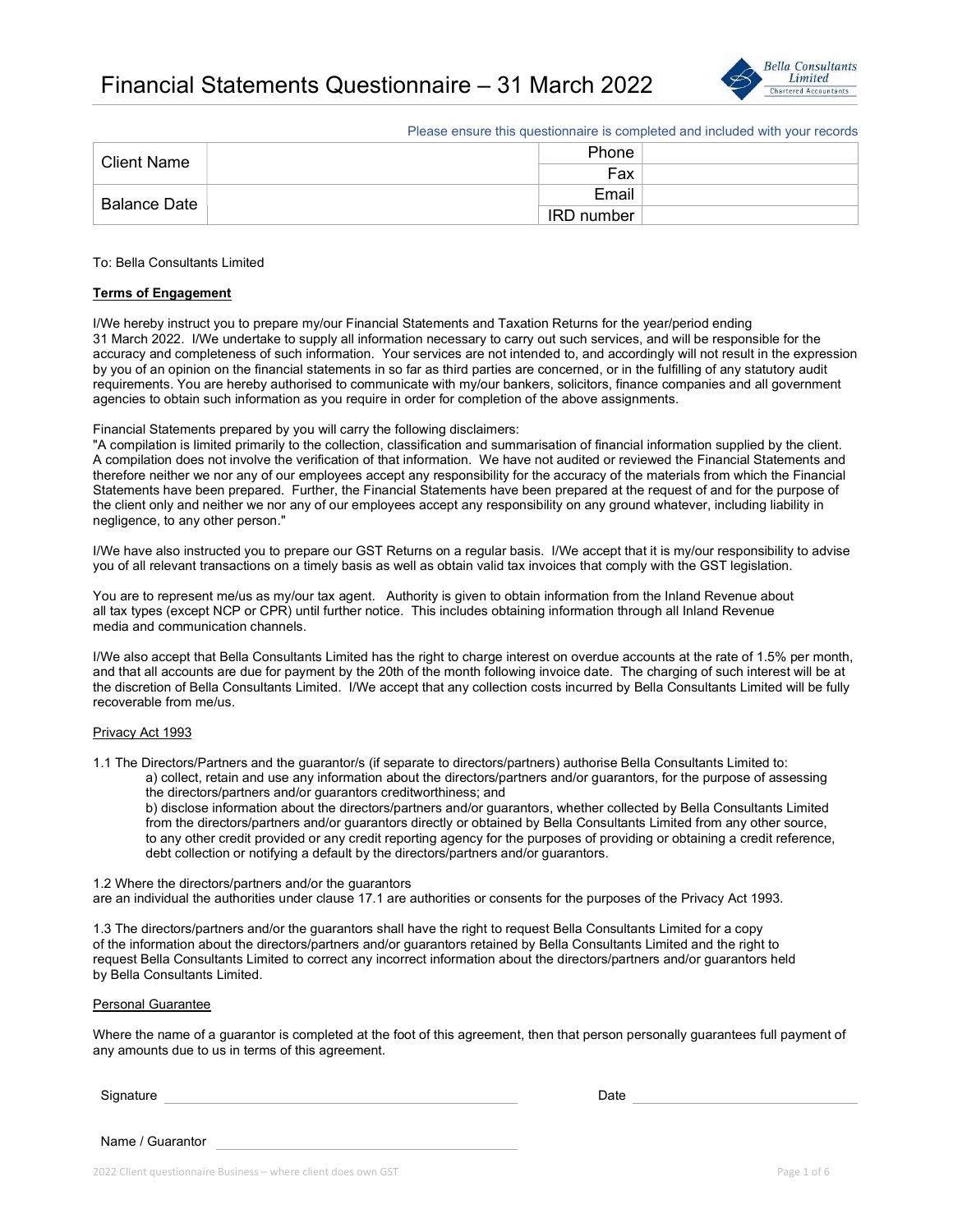| Convenient time to call you?                                                                                                                                                                                                                                                                                                                                                                                                                                                                                                                                                                                                                                                                                                                                                                                                                                                                                                                                               |                                                             |  |  |  |
|----------------------------------------------------------------------------------------------------------------------------------------------------------------------------------------------------------------------------------------------------------------------------------------------------------------------------------------------------------------------------------------------------------------------------------------------------------------------------------------------------------------------------------------------------------------------------------------------------------------------------------------------------------------------------------------------------------------------------------------------------------------------------------------------------------------------------------------------------------------------------------------------------------------------------------------------------------------------------|-------------------------------------------------------------|--|--|--|
| Alternative phone number(s) are?                                                                                                                                                                                                                                                                                                                                                                                                                                                                                                                                                                                                                                                                                                                                                                                                                                                                                                                                           |                                                             |  |  |  |
| When do you want your accounts completed by?                                                                                                                                                                                                                                                                                                                                                                                                                                                                                                                                                                                                                                                                                                                                                                                                                                                                                                                               |                                                             |  |  |  |
| Would you like us to supply a copy to your bank?                                                                                                                                                                                                                                                                                                                                                                                                                                                                                                                                                                                                                                                                                                                                                                                                                                                                                                                           | Yes  <br>Nol                                                |  |  |  |
| Has the nature of your business changed in any way during the past 12 months?<br>If yes, please provide brief details:                                                                                                                                                                                                                                                                                                                                                                                                                                                                                                                                                                                                                                                                                                                                                                                                                                                     |                                                             |  |  |  |
| <b>Bank account details for tax refunds</b><br>Account name:<br>Bank<br>Branch<br>Account<br>Suffix                                                                                                                                                                                                                                                                                                                                                                                                                                                                                                                                                                                                                                                                                                                                                                                                                                                                        |                                                             |  |  |  |
| <b>Records Required:</b>                                                                                                                                                                                                                                                                                                                                                                                                                                                                                                                                                                                                                                                                                                                                                                                                                                                                                                                                                   | <b>Comment:</b>                                             |  |  |  |
| Bank Statements, Cash books, etc<br>Where no Cashbook is supplied, please provide and include one month past<br>balance date:<br>• Bank statements including any savings account or term deposit.<br>• Receipt books. Make sure any items not for business sales are clearly<br>marked.<br>• Suppliers' invoices, printed in date order<br>Where you supply a written Cashbook, please provide and include one<br>month past balance date:<br>• Cashbook, written up, analysed and reconciled to the bank statements<br>monthly.<br>• Bank statements including any savings account or term deposit.<br>Where you supply a computerised Cashbook, please provide:<br>. Backup disk as at the end of financial year or email files to us.<br>• Copy of Bank Reconciliation as at balance date for all bank accounts.<br>. Final Bank Statement for year for all bank accounts.<br>• Transaction Listing for Accounts Payable and Accounts Receivable as at<br>balance date. | $\Box$<br>П<br>□<br>$\Box$<br>Ō<br>$\overline{\phantom{0}}$ |  |  |  |
| <b>Employer - Wages paid to Employees</b>                                                                                                                                                                                                                                                                                                                                                                                                                                                                                                                                                                                                                                                                                                                                                                                                                                                                                                                                  |                                                             |  |  |  |
| Please send a month by month summary of Gross Wages and PAYE<br>deductions as returned to the IRD<br><b>OR</b>                                                                                                                                                                                                                                                                                                                                                                                                                                                                                                                                                                                                                                                                                                                                                                                                                                                             | ⊔                                                           |  |  |  |
| Send copies of your Employer Monthly Deduction Schedules (IR 348)                                                                                                                                                                                                                                                                                                                                                                                                                                                                                                                                                                                                                                                                                                                                                                                                                                                                                                          | $\Box$                                                      |  |  |  |
| Did you receive any COVID-19 support payments?<br>If so, could you please give us the amount and date received.                                                                                                                                                                                                                                                                                                                                                                                                                                                                                                                                                                                                                                                                                                                                                                                                                                                            | $\Box$                                                      |  |  |  |
| Did you receive any COVID-19 wage subsidies?<br>If so, could you please give us the amount and date received.                                                                                                                                                                                                                                                                                                                                                                                                                                                                                                                                                                                                                                                                                                                                                                                                                                                              | $\Box$                                                      |  |  |  |
| Did you receive the Resurgence payment?<br>If so, could you please give us the amount and date received.                                                                                                                                                                                                                                                                                                                                                                                                                                                                                                                                                                                                                                                                                                                                                                                                                                                                   | $\Box$                                                      |  |  |  |
| Did you receive any other wage assistance from the Government? If so, could<br>you please give us the type of assistance, the amount and the date received.                                                                                                                                                                                                                                                                                                                                                                                                                                                                                                                                                                                                                                                                                                                                                                                                                | $\Box$                                                      |  |  |  |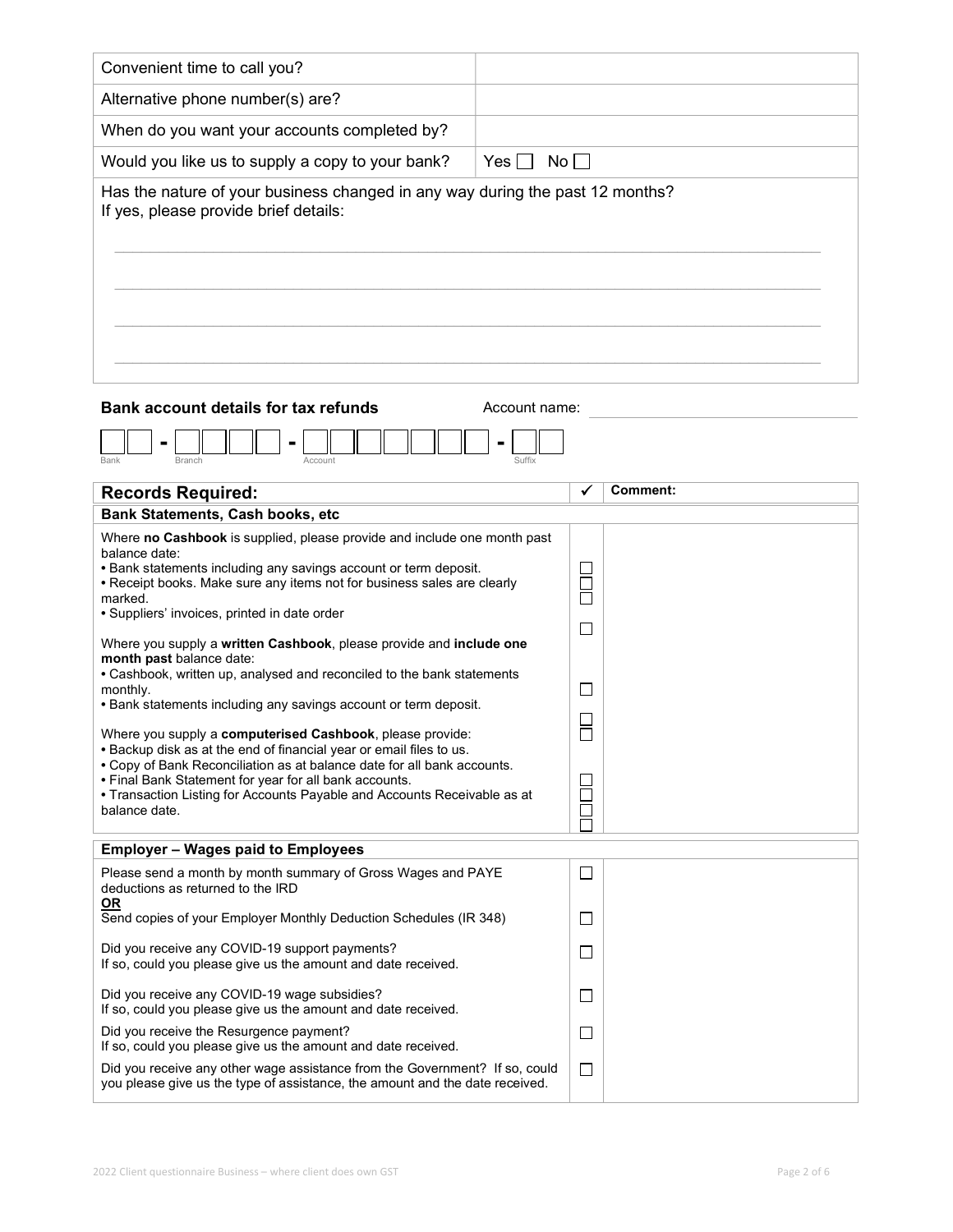| <b>Loan Statements</b>                                                                                                                                                                                                                                                                                                                                    |                |                                                                       |  |  |  |
|-----------------------------------------------------------------------------------------------------------------------------------------------------------------------------------------------------------------------------------------------------------------------------------------------------------------------------------------------------------|----------------|-----------------------------------------------------------------------|--|--|--|
| Supply a copy of any loan transaction statements for the financial year up to<br>vour balance date.                                                                                                                                                                                                                                                       | $\mathsf{L}$   |                                                                       |  |  |  |
|                                                                                                                                                                                                                                                                                                                                                           | $\checkmark$   | Comment:                                                              |  |  |  |
| <b>Records Required:</b>                                                                                                                                                                                                                                                                                                                                  |                |                                                                       |  |  |  |
| <b>Fringe Benefit Tax (FBT) Returns</b>                                                                                                                                                                                                                                                                                                                   |                |                                                                       |  |  |  |
| Supply copies of Fringe Benefit Tax (FBT) returns and work papers.                                                                                                                                                                                                                                                                                        | $\Box$         |                                                                       |  |  |  |
| <b>Goods &amp; Services Tax (GST) Returns</b>                                                                                                                                                                                                                                                                                                             |                |                                                                       |  |  |  |
| Supply copies of Goods & Services Tax (GST) Returns and work papers.                                                                                                                                                                                                                                                                                      | $\mathbf{L}$   |                                                                       |  |  |  |
| Accounts Receivable (Debtors) - see attached Schedule 1                                                                                                                                                                                                                                                                                                   |                |                                                                       |  |  |  |
| All accounts or amounts owing to you at balance date should be scheduled.<br><b>Exclude</b> bad debts. To enable bad debts to be excluded from income, these<br>must be written off prior to balance date.                                                                                                                                                | $\Box$         | Please complete attached sheets                                       |  |  |  |
| Accounts Payable (Creditors) - see attached Schedule 2                                                                                                                                                                                                                                                                                                    |                |                                                                       |  |  |  |
| All accounts or amounts owing by you at balance date should be scheduled<br>indicating name of creditor, amount and what the debt is for. Alternatively,<br>highlight in cash book those items in the month following your balance date,<br>which should be included. Holiday pay or bonuses paid within 63 days of your<br>balance date may be included. | $\Box$         | Please complete attached sheets                                       |  |  |  |
| <b>Cash on Hand</b>                                                                                                                                                                                                                                                                                                                                       |                |                                                                       |  |  |  |
| Date banked / /<br>*Cash on Hand<br>\$                                                                                                                                                                                                                                                                                                                    | ⊔              |                                                                       |  |  |  |
| Petty Cash<br>\$                                                                                                                                                                                                                                                                                                                                          | $\mathsf{L}$   |                                                                       |  |  |  |
| - \$<br>Till/Cash Floats                                                                                                                                                                                                                                                                                                                                  | $\blacksquare$ |                                                                       |  |  |  |
| *(Include cash sales prior to balance date but not banked until after balance date)                                                                                                                                                                                                                                                                       |                |                                                                       |  |  |  |
| <b>Stock on Hand</b>                                                                                                                                                                                                                                                                                                                                      |                |                                                                       |  |  |  |
|                                                                                                                                                                                                                                                                                                                                                           |                |                                                                       |  |  |  |
| Stock<br>Stock should be physically counted at balance date and adequate records<br>retained to substantiate the dollar value arrived at.<br>Please note that if you estimate your stock to be less than \$10,000 at the end                                                                                                                              | $\Box$         | Valued at lower of:<br>• cost<br>net realisable value<br>market value |  |  |  |
| of your income year, you may have the option of not physically counting your                                                                                                                                                                                                                                                                              |                | \$                                                                    |  |  |  |
| stock. In these circumstances we will assume that your closing stock is the<br>same as your opening stock. Please indicate if you would like to use this                                                                                                                                                                                                  |                | GST Included $\Box$ Excluded $\Box$                                   |  |  |  |
| option. (Please note that if your annual turnover is more than \$1.3million, you<br>are not able to use this option)                                                                                                                                                                                                                                      | $\Box$         |                                                                       |  |  |  |
|                                                                                                                                                                                                                                                                                                                                                           | □              | \$                                                                    |  |  |  |
| <b>Work in Progress</b><br>Include material costs, labour costs and overhead costs.                                                                                                                                                                                                                                                                       |                | GST Included □ Excluded □                                             |  |  |  |
| <b>Prepayments received</b>                                                                                                                                                                                                                                                                                                                               | $\Box$         | \$                                                                    |  |  |  |
|                                                                                                                                                                                                                                                                                                                                                           |                | GST Included $\Box$ Excluded $\Box$                                   |  |  |  |
| <b>Capital Expenditure</b>                                                                                                                                                                                                                                                                                                                                |                |                                                                       |  |  |  |
| Attach details of assets purchased or sold during the year such as motor                                                                                                                                                                                                                                                                                  | ⊔              |                                                                       |  |  |  |
| vehicles, plant and equipment and properties.  Where applicable please                                                                                                                                                                                                                                                                                    |                |                                                                       |  |  |  |
| provide the following details:<br>• Hire Purchase or loan agreements                                                                                                                                                                                                                                                                                      | $\Box$         |                                                                       |  |  |  |
| • Lease agreements                                                                                                                                                                                                                                                                                                                                        | $\Box$         |                                                                       |  |  |  |
| • All legal statements and agreements                                                                                                                                                                                                                                                                                                                     |                |                                                                       |  |  |  |
| • Trade-in details                                                                                                                                                                                                                                                                                                                                        | 0000<br>0000   |                                                                       |  |  |  |
| Lost, stolen or scrapped items<br>• Copy of Tax Invoices                                                                                                                                                                                                                                                                                                  |                |                                                                       |  |  |  |
| Please review the asset schedule in your last set of financials and advise if any                                                                                                                                                                                                                                                                         |                |                                                                       |  |  |  |
| no longer exist.                                                                                                                                                                                                                                                                                                                                          |                |                                                                       |  |  |  |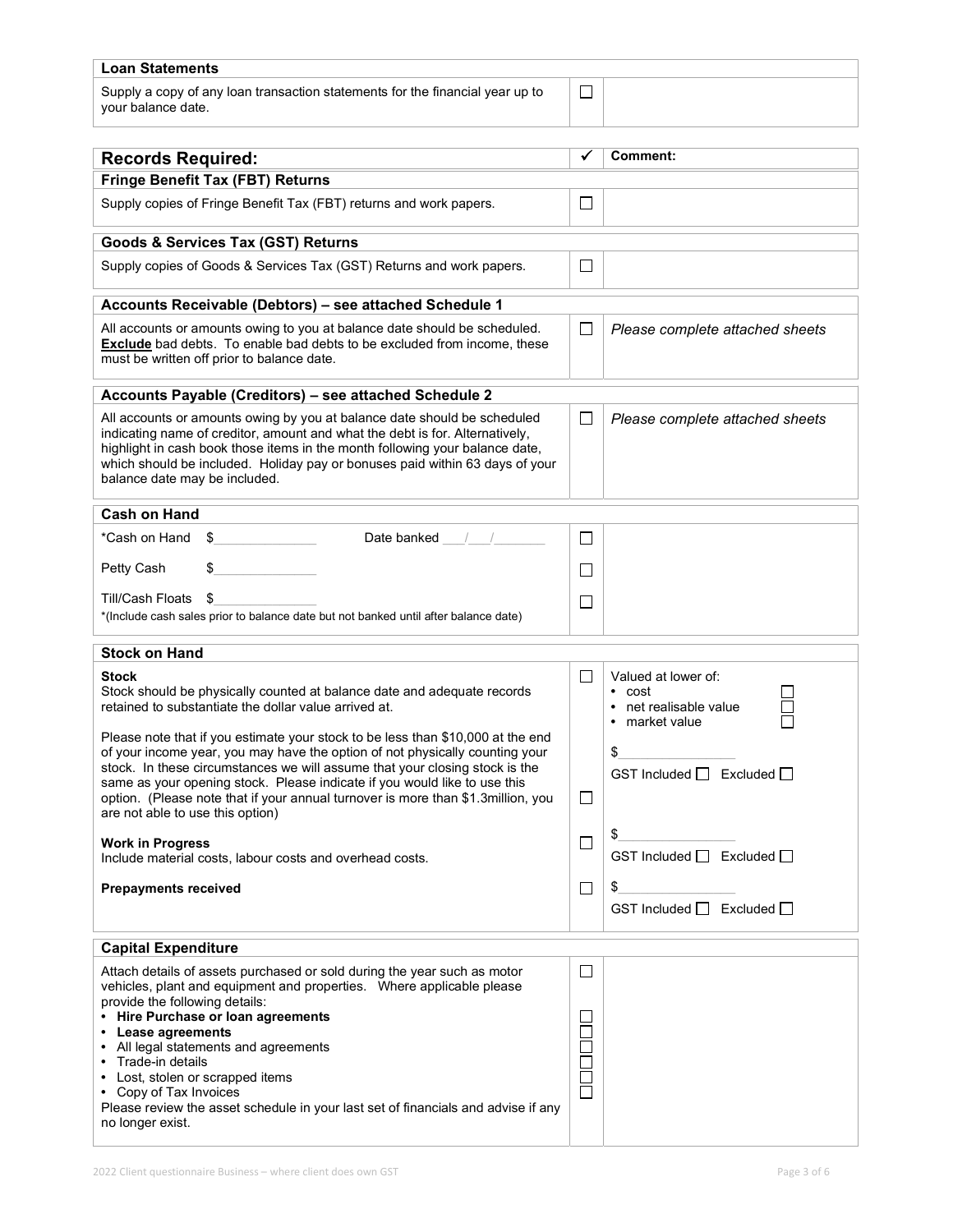|                                                                                                                                                                                                                                                                                                                                                                           | $\Box$ |                                                                                                                           |                                                                                                         |  |  |
|---------------------------------------------------------------------------------------------------------------------------------------------------------------------------------------------------------------------------------------------------------------------------------------------------------------------------------------------------------------------------|--------|---------------------------------------------------------------------------------------------------------------------------|---------------------------------------------------------------------------------------------------------|--|--|
|                                                                                                                                                                                                                                                                                                                                                                           |        |                                                                                                                           |                                                                                                         |  |  |
|                                                                                                                                                                                                                                                                                                                                                                           |        |                                                                                                                           |                                                                                                         |  |  |
|                                                                                                                                                                                                                                                                                                                                                                           |        |                                                                                                                           |                                                                                                         |  |  |
| Were all sales banked into your business trading bank account? Yes $\Box$ No $\Box$                                                                                                                                                                                                                                                                                       |        |                                                                                                                           |                                                                                                         |  |  |
| If No, list amounts not banked and when they were lodged:                                                                                                                                                                                                                                                                                                                 |        |                                                                                                                           | \$                                                                                                      |  |  |
|                                                                                                                                                                                                                                                                                                                                                                           |        | <b>Business</b>                                                                                                           |                                                                                                         |  |  |
|                                                                                                                                                                                                                                                                                                                                                                           |        | <b>Others</b>                                                                                                             | \$                                                                                                      |  |  |
|                                                                                                                                                                                                                                                                                                                                                                           |        |                                                                                                                           |                                                                                                         |  |  |
| <b>Legal and Loan Documents</b><br>Please attach any solicitor's statements and Sale and Purchase Agreements<br>relating to any legal transactions during the year. Please also include<br>Statements and Agreements relating to any mortgages, hire purchase, leases<br>or loans. Please include a copy of your latest Rateable Valuation for any<br>properties you own. |        |                                                                                                                           |                                                                                                         |  |  |
| If you received the Small Business Loan please include the document from the                                                                                                                                                                                                                                                                                              | $\Box$ |                                                                                                                           |                                                                                                         |  |  |
|                                                                                                                                                                                                                                                                                                                                                                           |        |                                                                                                                           |                                                                                                         |  |  |
|                                                                                                                                                                                                                                                                                                                                                                           | $\Box$ | \$                                                                                                                        |                                                                                                         |  |  |
|                                                                                                                                                                                                                                                                                                                                                                           |        |                                                                                                                           | GST Included $\Box$ Excluded $\Box$                                                                     |  |  |
|                                                                                                                                                                                                                                                                                                                                                                           |        |                                                                                                                           |                                                                                                         |  |  |
|                                                                                                                                                                                                                                                                                                                                                                           | $\Box$ |                                                                                                                           |                                                                                                         |  |  |
|                                                                                                                                                                                                                                                                                                                                                                           |        |                                                                                                                           |                                                                                                         |  |  |
| The proportion of motor vehicle business use as established by<br>your vehicle log book(s) is/are: (for individuals/partnerships)<br>details:<br>Vehicle Description:                                                                                                                                                                                                     |        | If part of your home is set aside principally for use as an<br>office/workshop/storage area, please provide the following |                                                                                                         |  |  |
| • Average hours spent working<br>from home per week on all                                                                                                                                                                                                                                                                                                                |        |                                                                                                                           |                                                                                                         |  |  |
|                                                                                                                                                                                                                                                                                                                                                                           |        |                                                                                                                           |                                                                                                         |  |  |
| $\bullet$ Rent                                                                                                                                                                                                                                                                                                                                                            |        |                                                                                                                           | \$                                                                                                      |  |  |
| • Power                                                                                                                                                                                                                                                                                                                                                                   |        | \$                                                                                                                        |                                                                                                         |  |  |
| • Insurance (Building & Contents)                                                                                                                                                                                                                                                                                                                                         |        |                                                                                                                           | \$                                                                                                      |  |  |
| • Interest (House Mortgage)                                                                                                                                                                                                                                                                                                                                               |        |                                                                                                                           | \$                                                                                                      |  |  |
| • Rates                                                                                                                                                                                                                                                                                                                                                                   |        |                                                                                                                           | \$                                                                                                      |  |  |
| • Repairs & Maintenance                                                                                                                                                                                                                                                                                                                                                   |        | $\sim$                                                                                                                    |                                                                                                         |  |  |
| • Please note that a detailed and accurate log book must<br>be completed for a three month period every three years or                                                                                                                                                                                                                                                    |        |                                                                                                                           | $^{\circ}$                                                                                              |  |  |
| <b>Total</b>                                                                                                                                                                                                                                                                                                                                                              |        |                                                                                                                           | $\sim$                                                                                                  |  |  |
|                                                                                                                                                                                                                                                                                                                                                                           |        |                                                                                                                           |                                                                                                         |  |  |
|                                                                                                                                                                                                                                                                                                                                                                           |        | $\Box$                                                                                                                    | Personal<br><b>Home Office Expenses</b><br>business related matters<br>• Other (e.g. home phone rental) |  |  |

## Thank you for completing this questionnaire It is essential we receive all the above information to prepare the 2022 financial accounts Don't forget to sign it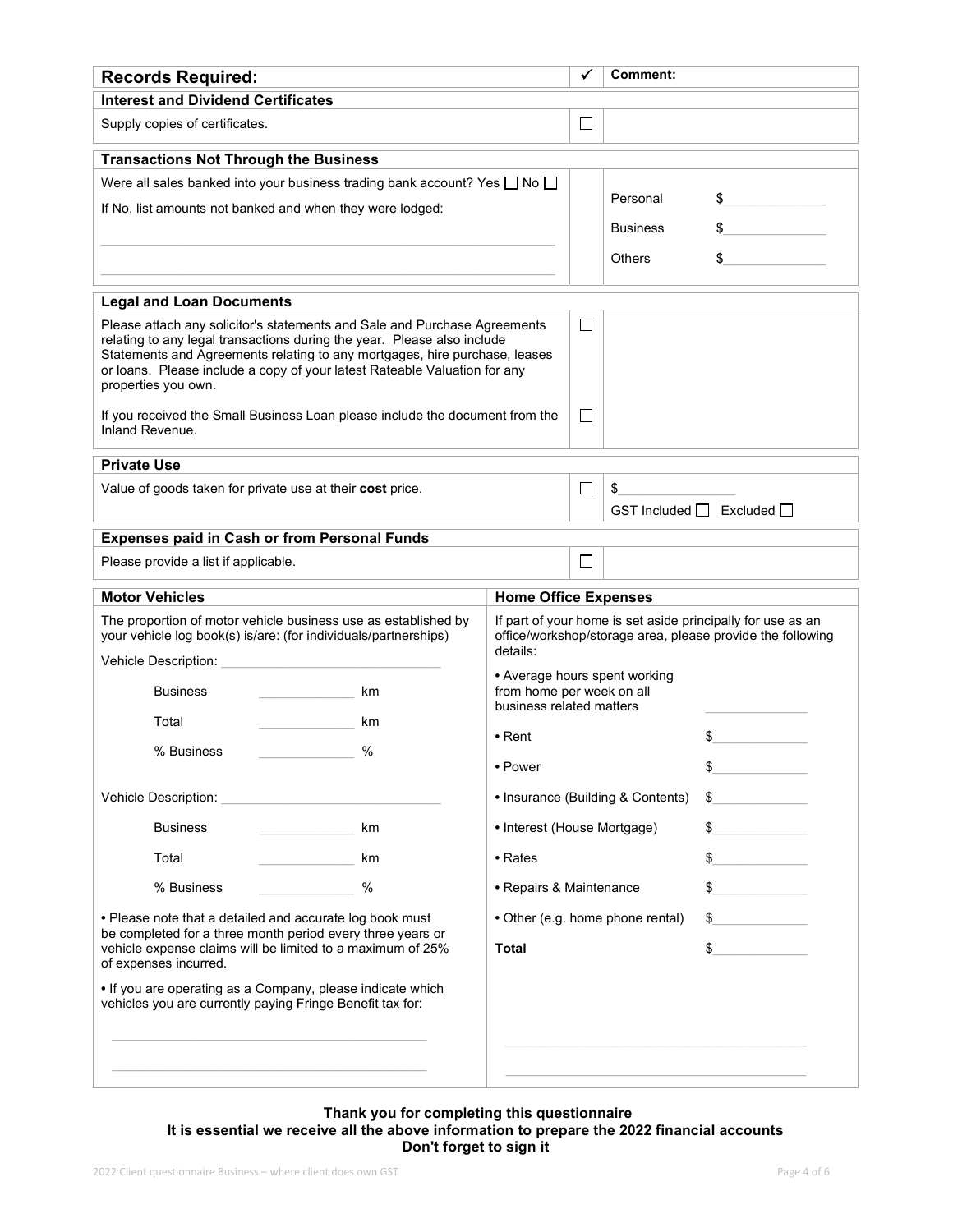# Schedule 1 – Accounts Receivable (Debtors) Amounts owing to you as at 31 March 2022

Client Name

| Name of Debtor | <b>Description of Sale</b> | $\mathsf{Code}$ | <b>Net Amount</b> | <b>GST</b> | <b>Total (incl)</b> |
|----------------|----------------------------|-----------------|-------------------|------------|---------------------|
|                |                            |                 |                   |            |                     |
|                |                            |                 |                   |            |                     |
|                |                            |                 |                   |            |                     |
|                |                            |                 |                   |            |                     |
|                |                            |                 |                   |            |                     |
|                |                            |                 |                   |            |                     |
|                |                            |                 |                   |            |                     |
|                |                            |                 |                   |            |                     |
|                |                            |                 |                   |            |                     |
|                |                            |                 |                   |            |                     |
|                |                            |                 |                   |            |                     |
|                |                            |                 |                   |            |                     |
|                |                            |                 |                   |            |                     |
|                |                            |                 |                   |            |                     |
|                |                            |                 |                   |            |                     |
|                |                            |                 |                   |            |                     |
|                |                            |                 |                   |            |                     |
|                |                            |                 |                   |            |                     |
|                |                            |                 |                   |            |                     |
|                |                            |                 |                   |            |                     |
|                |                            |                 |                   |            |                     |
|                |                            |                 |                   |            |                     |
|                |                            |                 |                   |            |                     |
|                |                            |                 |                   |            |                     |
|                |                            |                 |                   |            |                     |
|                |                            |                 |                   |            |                     |
| <b>Totals</b>  |                            |                 |                   |            |                     |